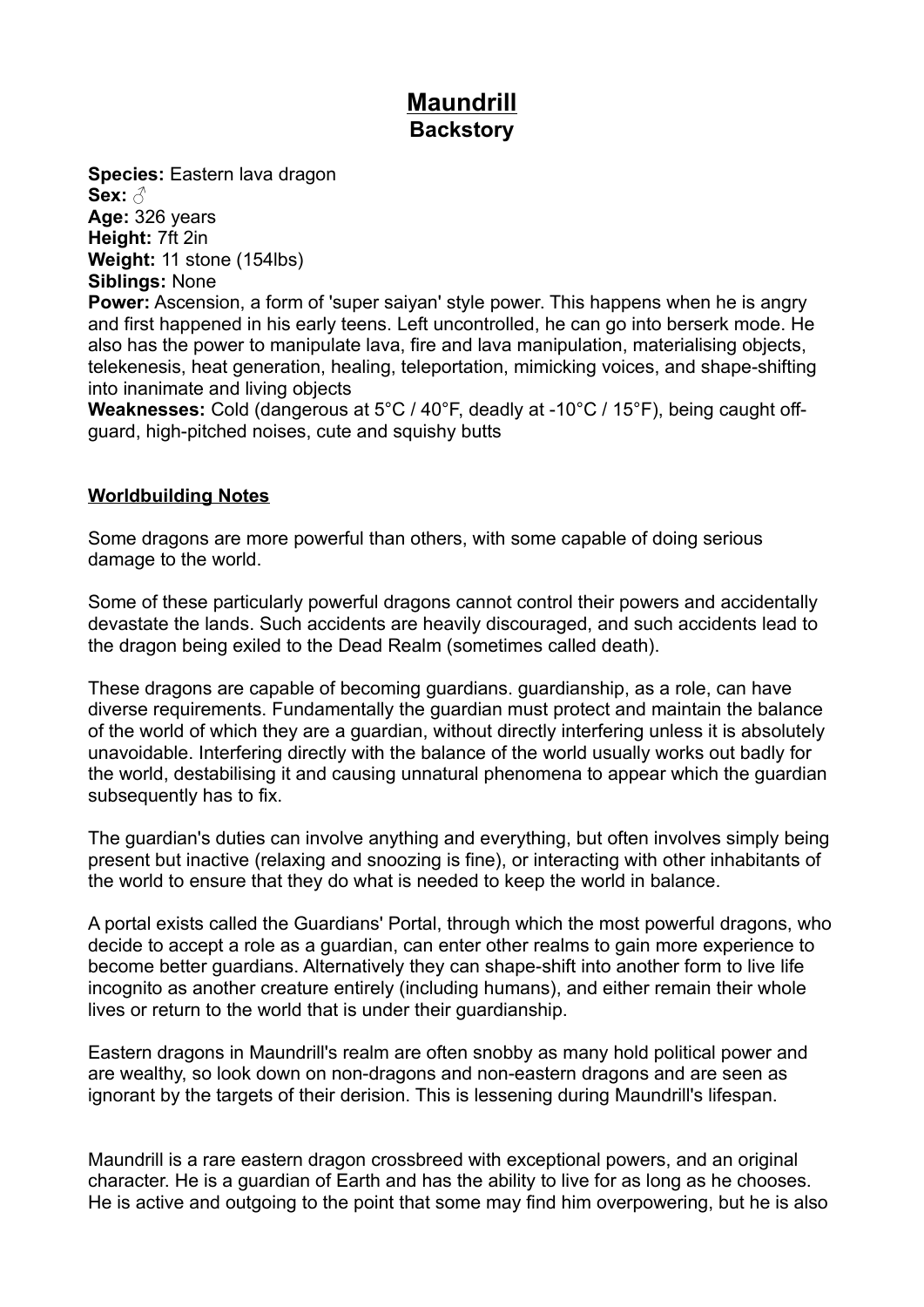genuine and kind.

## **Trust & Confidence**

*(newborn)*

Maundrill was the result of an unusual union between two dragons who are usually sterile together. Somehow they produced a viable egg, and Maundrill was the result.

They were delighted, welcomed their little surprise into the family with open arms.

He was indulged and cosseted as an infant, and as a result felt wonderfully looked after. He trusted them to care for him, and it never occurred to him that he might be anything other than a good baby to look after.

# **Freedom & Self-Determination**

*(toddlerhood)*

Maundrill enjoyed the comfort and sense of safety he got from his home, family and possessions, so overall he tried to hold onto these things. He resisted whenever he had to be separated from his parents or give up a toy.

All was not entirely well, however. His parents were very aware that he was not only a rare cross-breed, but also unusually and immensely powerful. There was no way they could explain this to him in terms he could understand while he was so young, yet they needed him to be aware that his actions could have extreme consequences, not just for them, but for the world at large.

The reason for their concern was clear enough: the sheer power Maundrill had at his disposal was easily enough for him to devastate a world, and if that happened then he would be exiled to the Dead Realm. His parents wanted to avoid this, and they had their work cut out while he was an impulsive toddler with a strong likelihood of having the occasional tantrum.

As a result he understood well enough that he needed to take responsibility for his temper, and kept the sense of responsibility for this until adulthood. As time went by he came to understand more and more clearly the terrifying amount of power that he had. This developed from a sense of personal responsibility to anxiety. By the time he reached adulthood it had started to manifest as an anxiety where he tried to keep track of everything at once. Of course, he couldn't always do that, so as a result he tended to become inactive. As far as he was concerned, it was better to do nothing than to risk making a catastrophic mistake.

The biggest downside to this is that he can stall in responding to his friends, so he can come across to them as unresponsive. He is afraid that he will hurt his friends accidentally with his powers. When he feels particularly anxious about this, he chooses to train himself to master and control his powers. Given that he feels anxious about this a lot, he spends a lot of time training.

Despite the enormous destructive potential of his power, he is also a very good healer. If any of his friends did get hurt, he has the power to heal them. Of course, this doesn't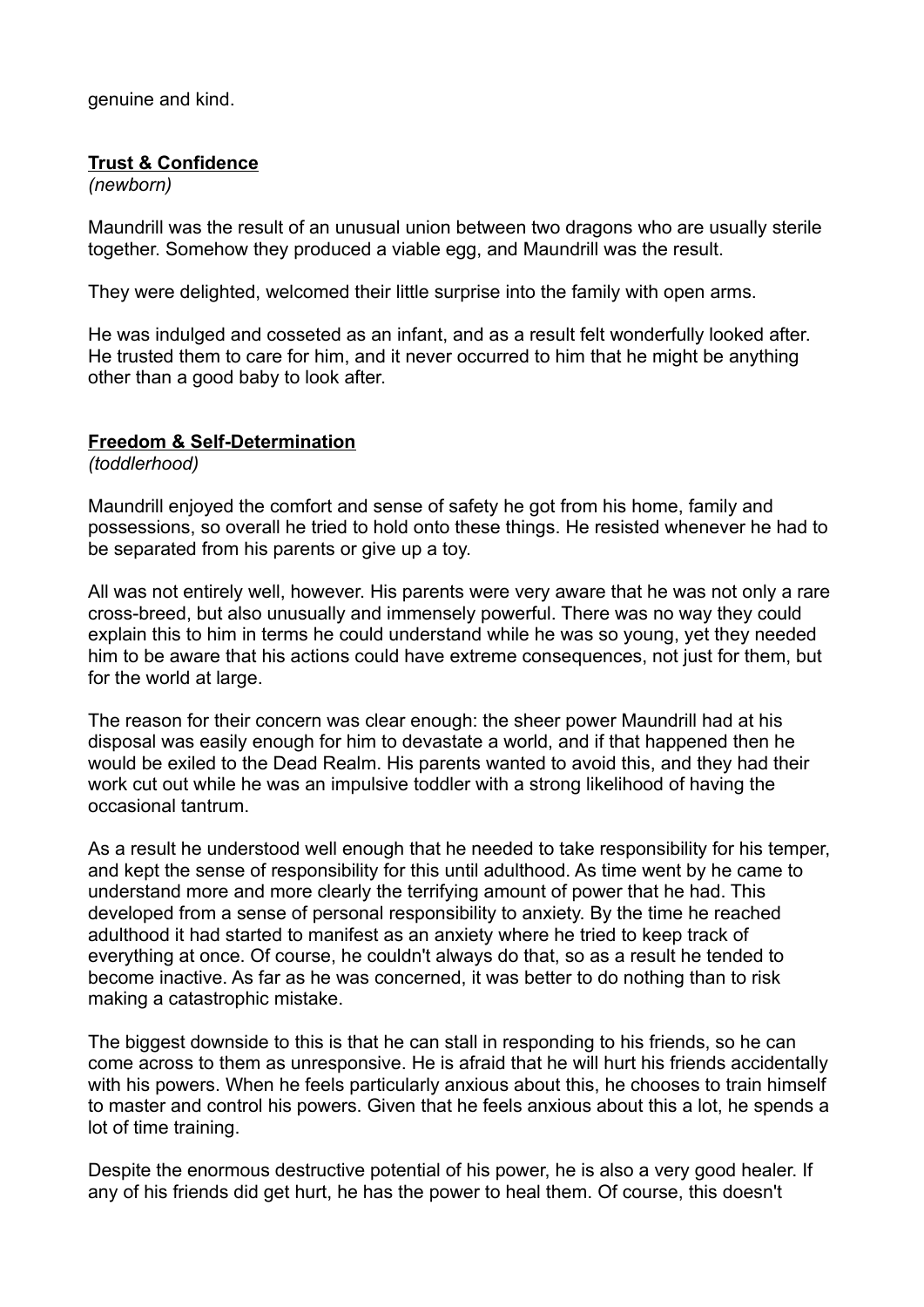translate to a willingness to risk hurting them in the first place, so Maundrill still avoids his friends a lot.

Like many people who feel anxious, Maundrill prefers smaller groups to larger crowds. However, this is only a mild issue and large crowds only leave him feeling slightly nervous. It is not debilitating. The nervousness comes from his worry that he might hurt somebody by swiping them with his tail or with his intense body heat (which can bur people just by standing near him), but he also dislikes being the focus of attention. However, his anxieties do not extend to being visible in a group dynamic so he has no problem presenting new ideas to smaller groups and groups of friends.

Maundrill doesn't feel as if he was invisible, but he does have the next best thing: he is able to shape-shift into objects. He also has the ability to mimic voices.

## **Ambition**

*(young childhood)*

Maundrill continued to be a well-behaved hatchling. His parents continued to impress on him whenever necessary that he should be kind and considerate to others, and this successfully avoided him unleashing his powers. However, Maundrill himself remained vaguely haunted by the sense that something wasn't quite right, and that there was more at stake than he was being told.

Despite this Maundrill was a very energetic child, although given that he is a reptile (and a lava dragon to boot), this was dependant on the environment he found himself in at any particular point in time. Warmer environments made, and continue to make him much more energetic than cold ones, which dampen his energy.

He liked to achieve things so that he had something to show to his parents. He enjoyed making them proud.

Mandrill has always been good at making friends, and showed his more enthusiastic self to people he knows well. He has to make an effort to stay calm with strangers due to his anxiety about being 'the dangerous dragon', his natural excitability, and his desire to downplay his power so as not to scare anybody off. He can in fact be irritated sometimes, but the next day he is totally fine and has put it behind him.

He likes to cooperate with others. However, he much prefers for any distribution of work to be fair – he doesn't like being saddled with all of the work.

# **Productivity**

#### *(older childhood)*

As Maundrill's schooling began to get more structured and the idea of his longer-term plans started to come into consideration, he sensed an intensification of his parents' anxieties about him.

His parents were deeply afraid that Maundrill would lose control one day, and if he did, then he would be sent to the Dead Realm. They guided and sheltered him as much as they could to prevent this, to the point of being overly so at times. Maundrill himself was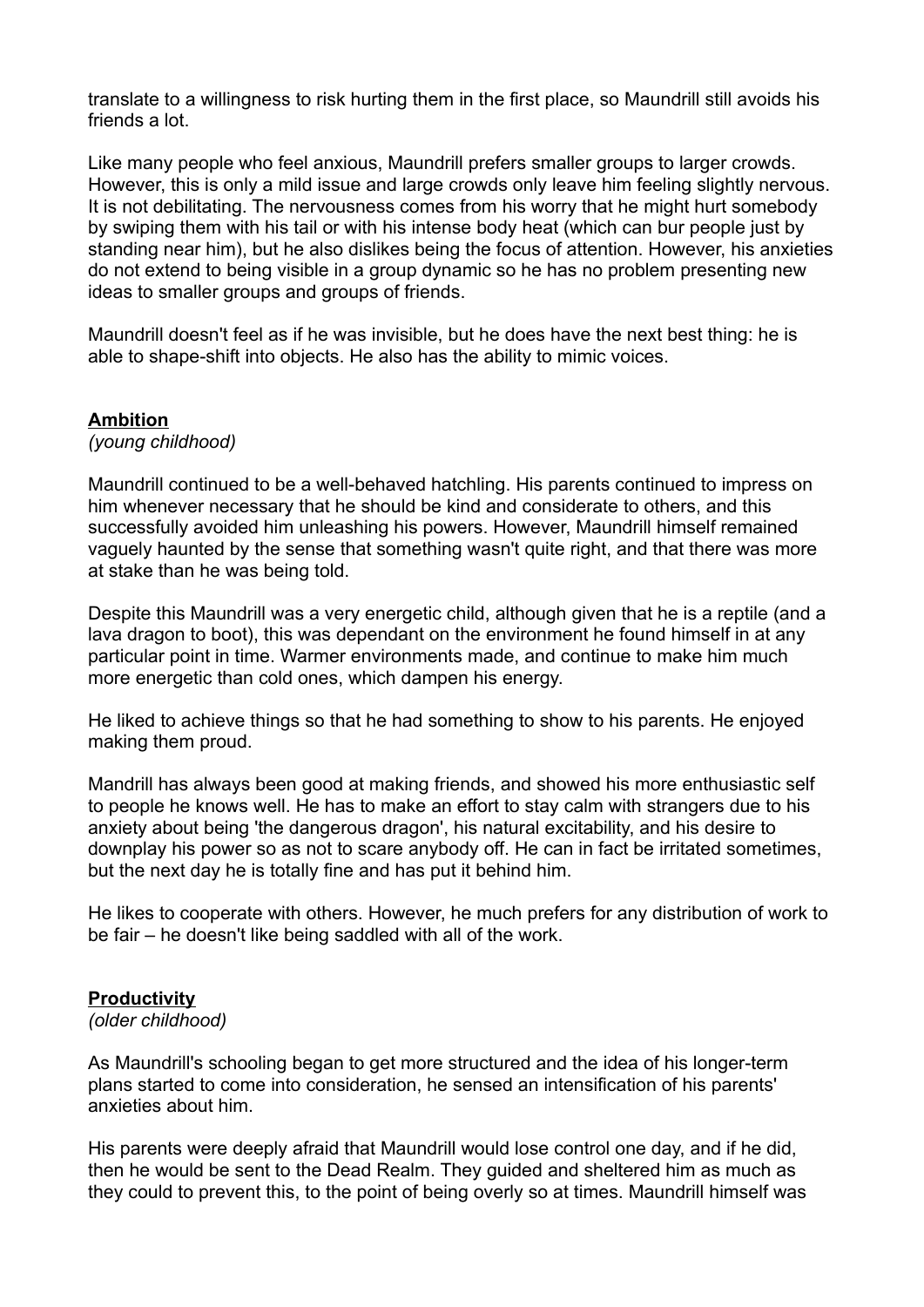slow to realise this as it had been all he had ever known.

Maundrill himself continued to be a playful child, but was disciplined enough to do the work that needed to be done before going out to play with his friends.

Despite his uniqueness, Maundrill did his best to fit in with the other children, but it was not always easy due to his realm's cultural perception of eastern dragons: that they were snobby, arrogant, and out of touch. When any kind of group activity came up he would contribute all he could, to the point that some other members of the group would find him too pushy at times. This may have been due to Maundrill's experience of growing up with overprotective parents – essentially, he mimicked their proactive behaviour. Maundrill not only felt that he should contribute but that others should too, so his feeling that others should be expected to contribute sometimes got in the way of his relationships at this age.

One day Maundrill overheard a conversation between a few of the locals in his village about powerful dragons. He gleaned from that conversation that dragons with unspeakable amounts of power – like him – were destined to protect the world.

## **Child to Adult Transition**

*(adolescence)*

Maundrill's proactive and energetic approach to life got a more positive response when he reached adolescence. His friendly nature became more magnetic to the other teenagers around him, many of whom wanted a role model or a charismatic figure in their life. Although Maundrill could not please everyone, the overall result was a positive one.

Furthermore, the overbearing nature of his parenting had led him to be stubbornly true to himself. If anybody tried to get him to change he would dig his heels in.

His forward nature meant that sometimes he could say inappropriate things, but he always made a point of being kind and friendly. He appreciated the same qualities in other people so avoided jackasses.

Maundrill's difficulties with his parents meant that he didn't particularly want any more adversarial relationships in his life, certainly not beyond the occasional blip in his friendships caused by his sporadic inappropriate comments. He did not have a true adversary and that suited him just fine.

He remained single for much of his adolescent life, mainly because he wasn't interested in dating. As he came into the later part of his teens he began to develop a preference for males.

As Maundrill began to reach the end of his adolescence he started to break away from his parents in earnest – as he began to develop relationships and connections with non-family in his own right – he compared his upbringing with those of other people, and realised that his parents had been overprotective of him. He confronted them about this and as a result, they finally explained to him the true extent of his power and his responsibility to flawlessly manage this power.

At around the same time he got to hear about other dragons with similar powers to himself. Most of them had gone on to become guardians of other realms. He learned that this was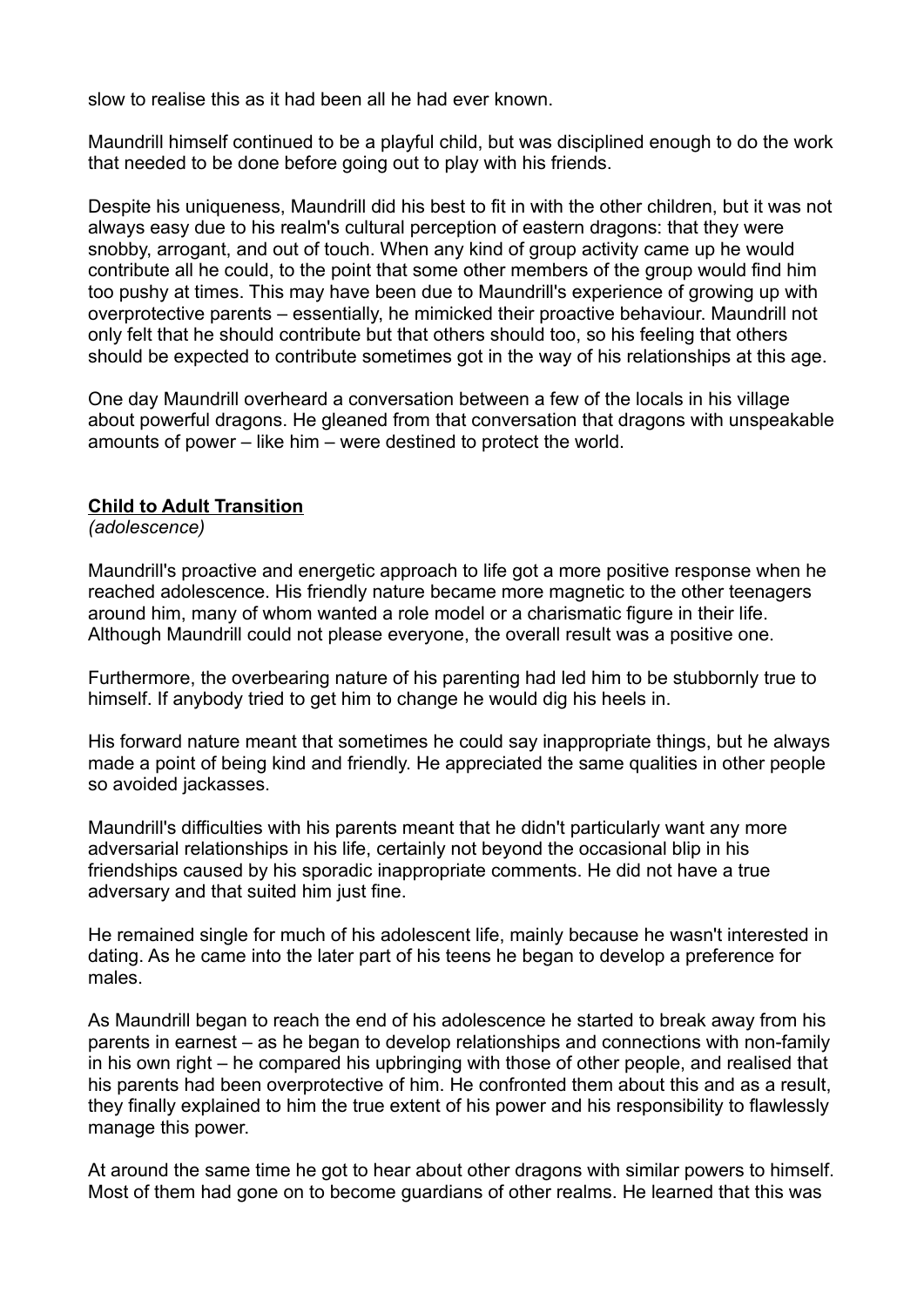a great way to develop more life experience relevant to him as a super-powered being, and becoming a guardian became his goal. Those guardians became his role models and provided him with a much-needed sense of direction for his life.

## **Closeness in Relationships**

*(young adulthood)*

He finally became a guardian at around 24 years of age.

Maundrill works well with others, but respect is an important condition of this for him. He respects others insomuch as they respect him. If they do not, he disregards them.

Maundrill is one of the new-generation dragons who are trying to reverse the damage done by the snobbery and elitism of previous generations of eastern dragons.

He is very romantic and submissive with the right male sexual partner, and finds a great deal of joy in protecting them and keeping them happy.

## **Passing on Responsibilities**

*(older adulthood)*

Maundrill is unlikely ever to retire as he is ageless. It is possible that he will one day tire of being a guardian. If and when this happens, he will simply change direction and find something else to do with his life. Given other guardians' career paths, he is likely to work as a guardian for many tens of thousands of years.

He is very unlikely to ever have children.

## **End of Life**

*(old age)*

Despite Maundrill's agelessness, he is not immortal, so one day his life will almost certainly come to an end. His body can constantly refresh its cells so he can live for as long as he wishes.

Maundrill is lethally vulnerable to cold temperatures.

Most likely, Maundrill will relax when he decides he has tired of the world of work and passes the proverbial torch on to somebody else. Then he will relax for a while before deciding to move on himself.

## **Credits**

Maundrill is © [Maundrill](https://www.furaffinity.net/user/maundrill) Artwork by [Rikkoshaye](https://www.deviantart.com/rikkoshaye) and used with their kind permission Wording by [The Character Consultancy](http://www.thecharacterconsultancy.com/)